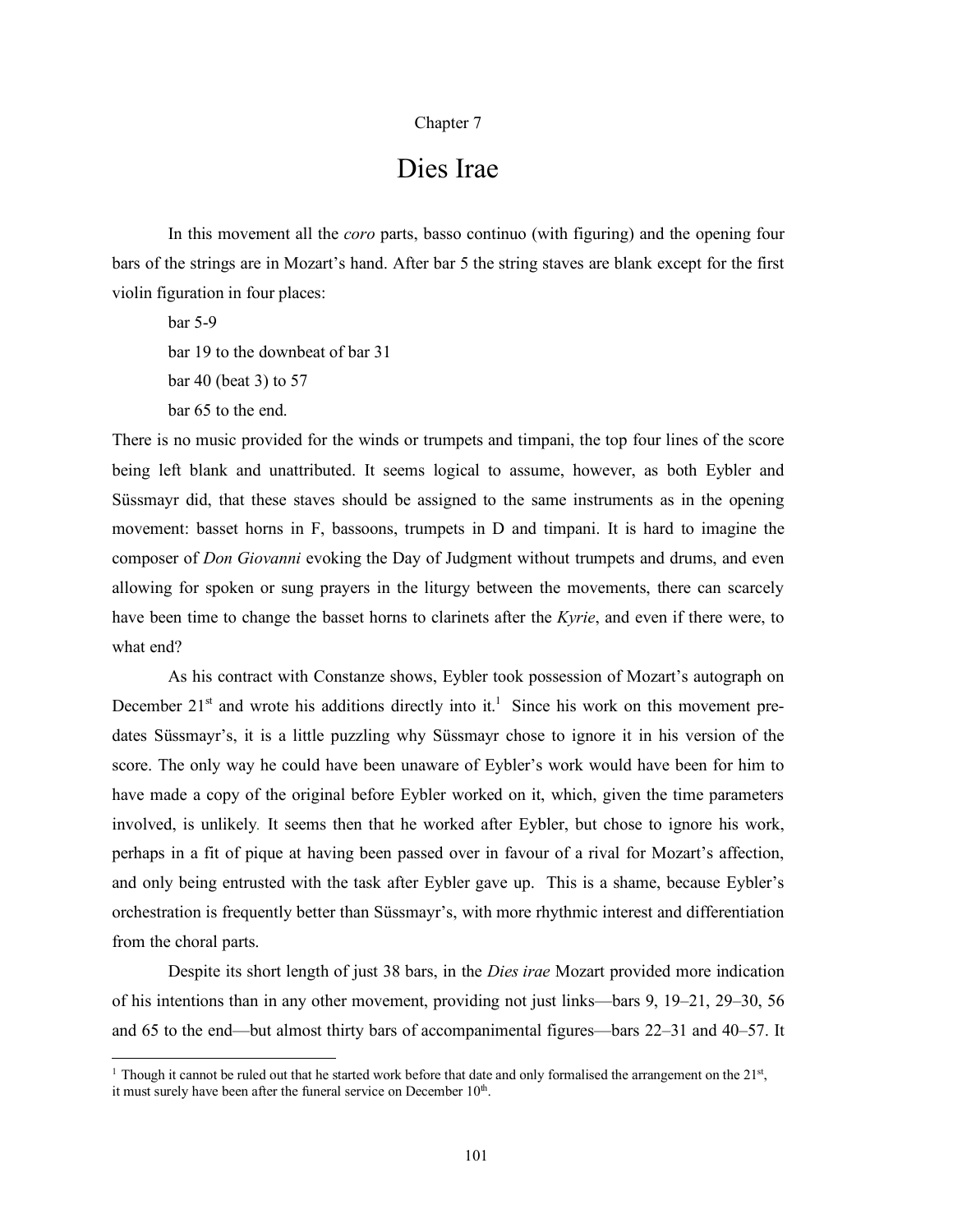would seem that the music was sufficiently complex for him not to trust completely even his prodigious musical recall. With their restless syncopations and muscular tremolo arpeggios, his violin figures are infused with an almost volcanic energy appropriate to the terror of the Day of Judgment. With this much help from the Master, it might be imagined that the task of filling in the rest of the string writing would be a fairly simple task, but as a comparison of Eybler's and Süssmayr's work shows, that proved not to be the case. When to use Mozart's syncopated idea and when not to, when the second violins should double the firsts and then whether at the unison or octave, all proved to be complicated issues. A good example of the muddle Süssmayr sometimes gets himself into is bar 6, where his additions introduce two different and contradictory rhythms:



His second violins re-use Mozart's syncopated rhythm from bars 2 and 4, which is all well and good, but what is the viola doing? The first two beats double the sopranos an octave lower, but then he introduces the syncopated figure in the middle of the bar, which is at odds with the second violins. Eybler does a little better in this bar:



This is rhythmically stronger than Süssmayr's, but this solution does not work well with the dotted quaver-semiquaver rhythm on the second beat of his winds and brass, so neither version is very satisfactory. Both men completely ignore Mozart's first violin part, which is a shame because it is such a strong motif that should surely be highlighted: Mozart's second violin part of the first four bars leads naturally to a doubling of the firsts an octave lower: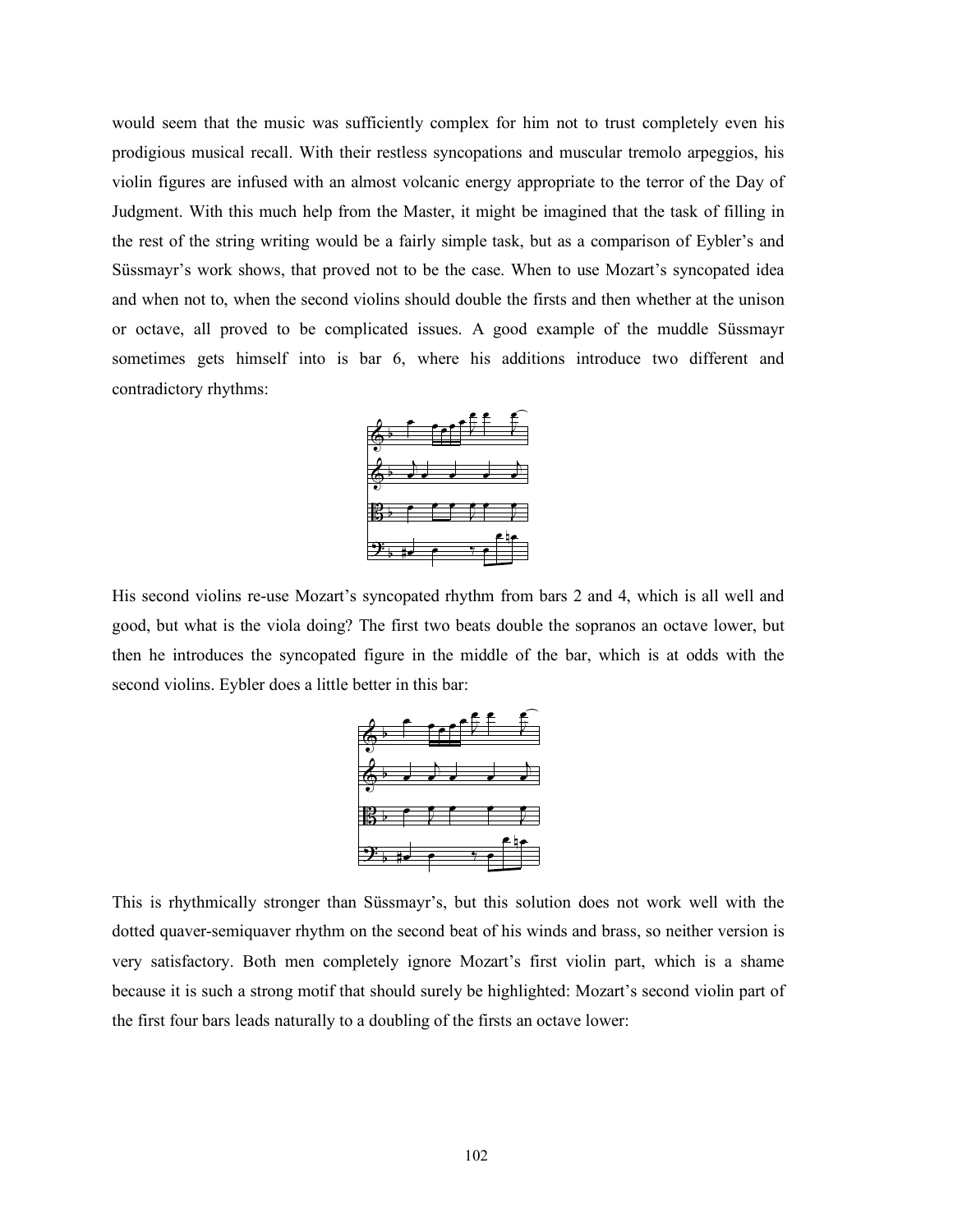

Another potential pitfall arrives in bars 8–9, where Mozart wrote *tasto* in the organ part, indicating that the player should provide no harmonies. Therefore surely Süssmayr's winds are wrong in bar 9, where he has added harmonies on beats 3 and 4 (Eybler did not, instead inserting rests in the whole bar). But what should the second violins and violas do? Both men added harmonies in the viola on the last three notes of bar 9—Süssmayr's F on the third beat resulting in a somewhat alarming augmented dominant chord—and added a seventh in the second violin on the last beat. The question is: how long did Mozart intend the *tasto* to last? Does the lack of figuring represent Mozart's final thinking, or merely the first draft that would have been added to when he went back and completed the instrumentation? As it stands, the figuring does not resume until bar 12, on the diminished seventh chord, but it is tempting to suggest that the organist should play a full chord on the down beat of bar 10, where the modulation to the relative F major is confirmed: since it is a root position chord, the argument can very reasonably be made that it does not require figures. However, should the *tasto solo* end even before that, on the last three notes of bar 9 when the bassi are no longer in unison with the first violins? Mozart is quite precise later in the movement about exactly when the figuring resumes—see bars 42–50 and especially the downbeat of bar 57, where he instructs the organist to play a chord after only 5 notes of *tasto solo*<sup>2</sup> *—*so perhaps this precision should be noted and taken into consideration. Therefore both Eybler and Süssmayr were wrong to add string harmonies at the end of bar 9. The only question is whether Eybler's second violins an octave below the firsts is correct, or Süssmayr's unison.<sup>3</sup> The present edition chooses the latter.

As a rule of thumb, Eybler's strings are more independent than Süssmayr's, whose tremolos follow the vocal lines in bars 10–15, whereas Eybler's don't move until there is a change of harmony. Süssmayr seems to follow the implications of Mozart's opening phrase well, but neither composer alternates tremolos and syncopated crotchets and quavers as Mozart does at the opening, which is a shame, because that rhythm adds not only variation in the texture but extra impetus: the change in the bassi from repeated quavers to arpeggiated diminished chords in

 $2$  but bar 57 is an arpeggiated figure, and the organist is instructed to play a single chord, so it could be argued that it is not an analogous situation

<sup>&</sup>lt;sup>3</sup> The violas should go with the bassi either way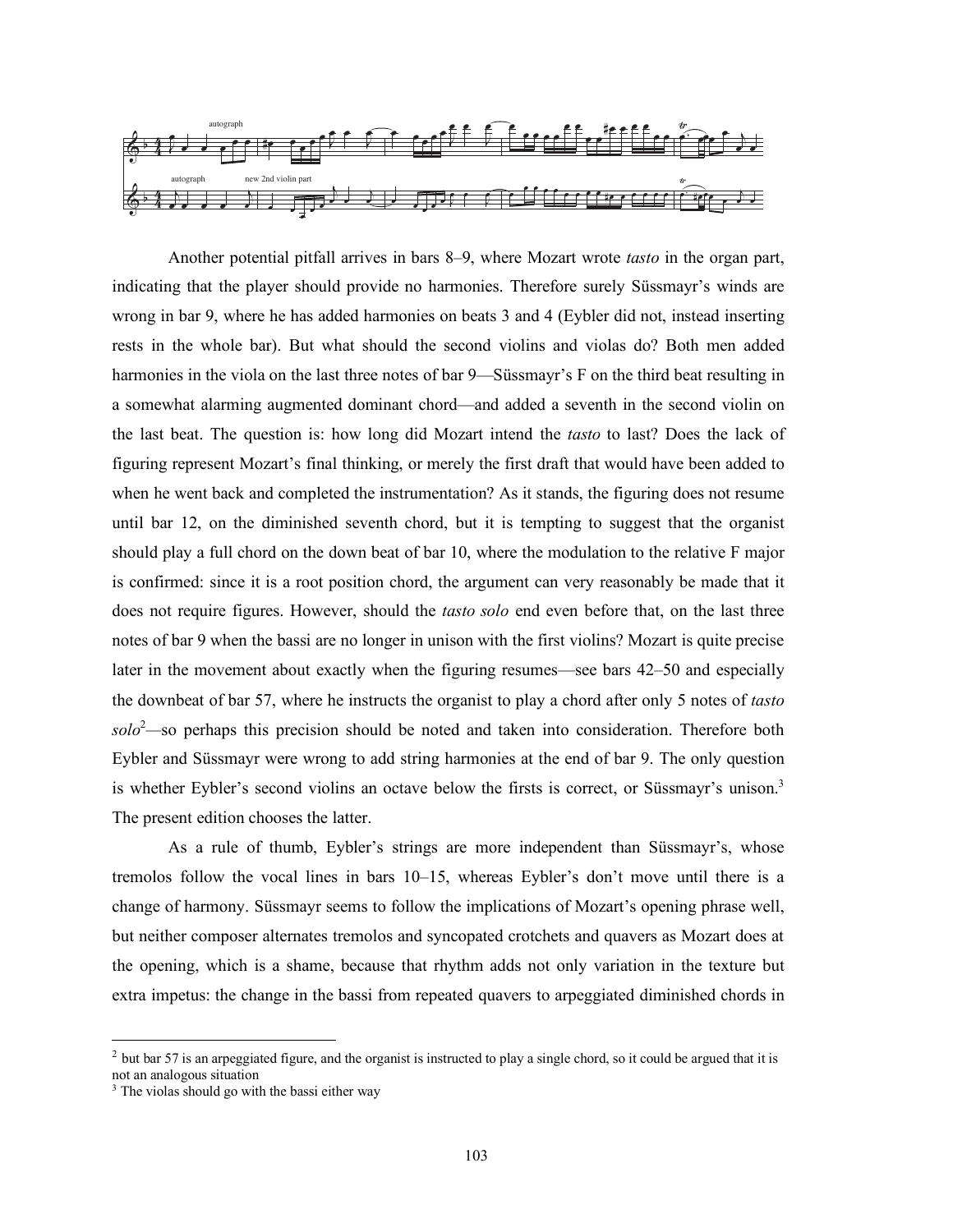bars 12 and 15 would have benefitted from such a change in energy, and refer back to the opening, reinforcing the motivic unity of the movement. The present edition makes those changes.

In the bridge from 19–21, Eybler again doubles Mozart's first violin part an octave lower in the second violins, using the violas to complete a basically three-part texture, whereas Süssmayr prefers motion in sixths using the violas to realise fully Mozart's figuring. as the present edition follows Süssmayr. Astonishingly, both men alter Mozart's first violin part in bar present equion follows Sussmayr. Astonishingly, both men after Mozart s first violin part in bar<br>22, changing the bottom note of the octave jump from an A to a C, presumably to save the A for the second violins, but surely it would have been better not to go against Mozart's intentions, since there is a clear progression of octave jumps in the first violins rising by step from bar 22 to 25. While it would have been simple to keep what Mozart wrote and move the second violins to ES. While it would have been simple to keep what indicate whose and move the second violins to<br>the C so that there is third in the chord, one has to ask whether having the seconds above the firsts undermines the strong octave leap progression. The voice leading seems to work best if the second violins stay below the firsts, falling from a C to an E on the second semiquaver, with the violas rising to the C in the same place: in this way the violas lead naturally into the seventh  $(D)$ in the next bar and the second's C on beat one and three follows the alto part. In this way the passage also resembles the opening very closely: sion. The voice leading seems to work best if the  $\mathbf{r} = \mathbf{r} \times \mathbf{r}$  $\mathbf{r}$ 



As Maunder has pointed out,<sup>4</sup> Eybler's second violin part in bar 28, while motivically interesting, creates a parallel fifth with the altos, and it also has the added disadvantage of dropping to two octaves below the first violins. It would seem wiser to reinforce the first violins. Both Eybler and Süssmayr shorten Mozart's crotchet C minor triple stop on the downbeat of bar 31 to incorporate it into the continuing tremolo: while it is not impossible that Mozart might have made this change as he went back and completed the instrumentation, it is extremely awkward to reach a triple stop and immediately launch into a semiquaver tremolo. There is an illuminating example of this kind of scenario in bar 51 of *Der Hölle Rache,* <sup>5</sup> where, after a series of triple stops, the first violins start a tremolo on a single note while the seconds have a triple stop: bind of scoperio in her 51 of Day Hölle Bache<sup>5</sup> where often where we were constructed in the construction of the construction of the construction of the construction of the construction of the construction of the construction of the construction of the construction of the construct  $Be$  note while the  $Be$ i - rae, di - es

 $\overline{a}$ 

<sup>&</sup>lt;sup>4</sup> Maunder, *Mozart's Requiem: On Preparing a New Edition*, OUP, 1988, p.137

<sup>5</sup> see p. 228 of the NMA edition of *Die Zauberflöte*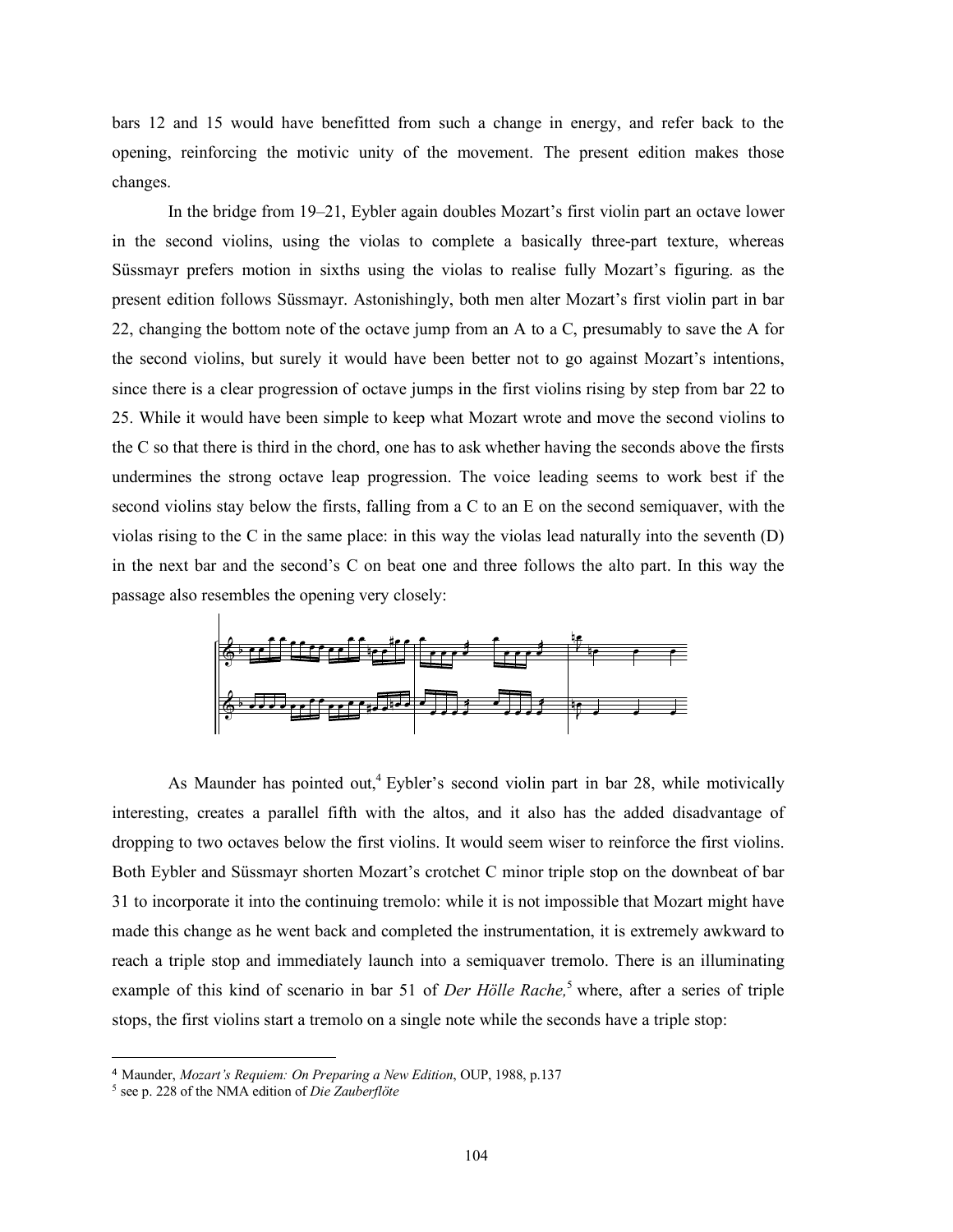

it would seem to be the better solution here for the violas and seconds to start the tremolo on the beat and retain Mozart's crotchet, the firsts rejoining on the second beat.<sup>6</sup>



Süssmayr re-uses Mozart's syncopated idea ingeniously in bar 33 and 36 while Eybler maintains the tremolo, and for the piano iterations of "Dies irae" in bar 42–44 and 46–48 sung by the sopranos, altos and tenors in reply to the basses stentorian "Quantus tremor est futurus," Eybler uses the seconds to double Mozart's given first violin line and divides the violas to complete the harmony, when all that was necessary was to give the alto part to the violas.<sup>7</sup> Both of these solutions result in a dubious parallel unison from beats one to two of bars 43 and 44 between the first and second violins (Süssmayr) or the upper line of the violas and both violins (Eybler).  $\frac{1}{2}$ ses stentorian "Quantus tremor est futu  $\frac{1}{2}$   $\frac{1}{2}$   $\frac{1}{2}$   $\frac{1}{2}$   $\frac{1}{2}$   $\frac{1}{2}$   $\frac{1}{2}$   $\frac{1}{2}$   $\frac{1}{2}$   $\frac{1}{2}$   $\frac{1}{2}$   $\frac{1}{2}$   $\frac{1}{2}$   $\frac{1}{2}$   $\frac{1}{2}$   $\frac{1}{2}$   $\frac{1}{2}$   $\frac{1}{2}$   $\frac{1}{2}$   $\frac{1}{2}$   $\frac{1}{2}$   $\frac{1}{2}$   $\cos$  using  $\cos$  is

Under the chorus' block chords 'quando judex est venturus' in bars 53-56 Süssmayr continues with the tremolo in the second violins and violas under Mozart's syncopated first violin line (doubling the sopranos and altos) which seems to ignore the precedent set in Mozart's opening bars, as does his alternation of tremolo and doubling the firsts' semiquaver arpeggio in bar 54. Eybler re-inforces the chorus' rhythm with triple stops in the second violins, which also leaves the firsts by themselves. The present edition has the seconds play in unison with the firsts. Mozart's repeated note arpeggio figure in bars 57–65 is doubled in unison by Süssmayr and in octaves by Eybler, which occupies the same register as the violas, which seems unsatisfactory.

 <sup>6</sup> The piano marking is editorial

<sup>7</sup> Süssmayr merely doubles the soprano and alto voices in the second violins and violas respectively.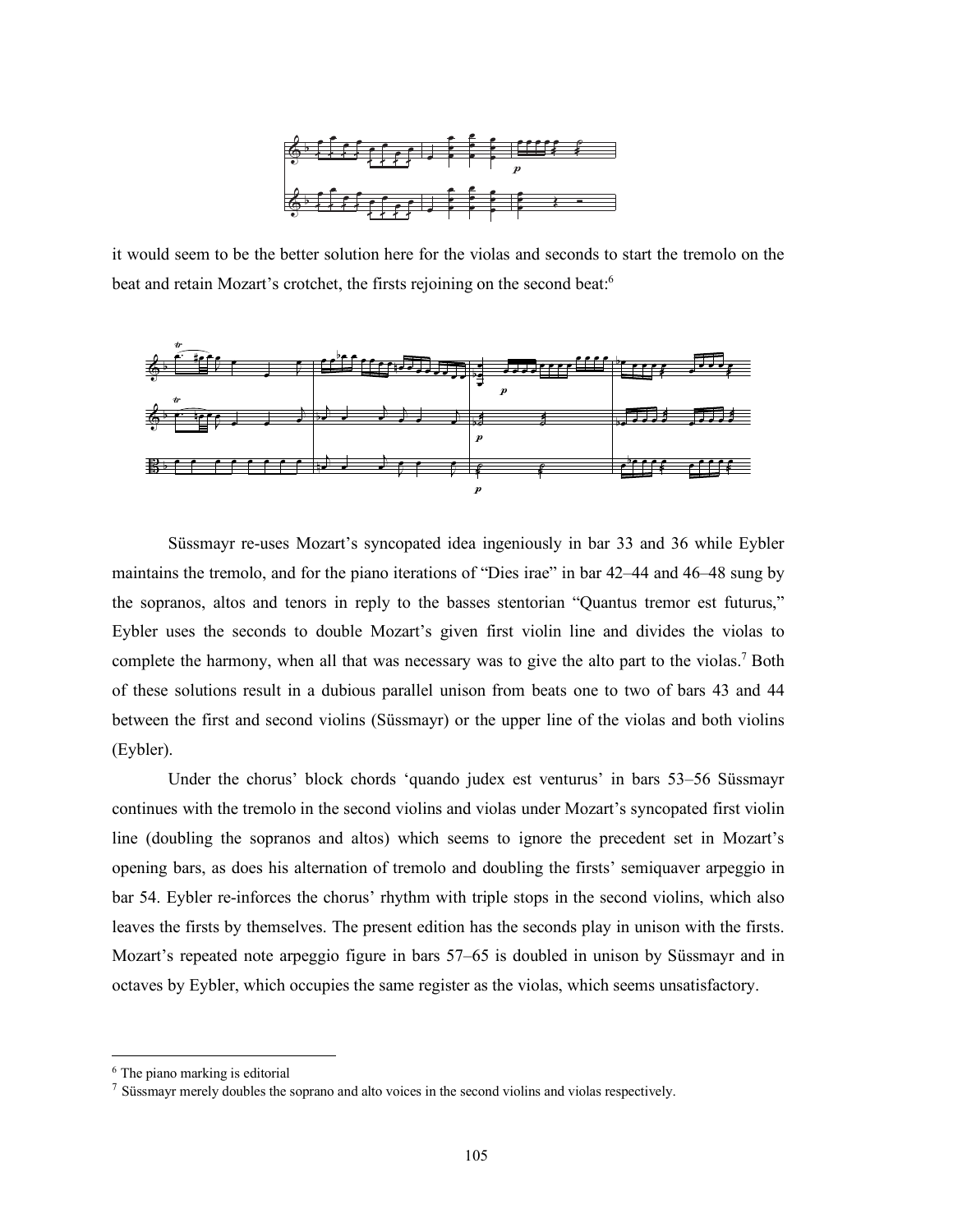As one would expect from their instrumentation of the bridge from 19–21, the string writing of Eybler's coda is basically a three-part texture with either unisons or octaves between the violins (though with a surprising double stop on the fourth beat of bar 65 in the second violins!) whereas Süssmayr prefers a four-part texture except in the series of first inversion chords in bar 66. Süssmayr's second violins have a quaver rest on the second half of bar 65, which seems strange, and his viola part in b. 65 to the first beat of b. 66 is below the bassi which results in a muddy texture that is surely best avoided.

In many ways, Eybler's version is to be preferred, and the present editions follows his lead, with minor alterations such as continuing the unison of the violins through to the end.<sup>8</sup> The violas follow the figuring. In the last bar, Süssmayr doubles the violins' downward octave leap an octave lower in the violas, which brings their last note into the same register as the cellos, which surely works against Mozart's intentions of finishing with an upper voice alone. This note should be excised.

## The Winds

Other than the *Confutatis*, the *Dies irae* is the only movement for which Eybler composed parts for the winds and brass. As many have noted, an obvious model for this movement is 'Der Hölle Rache' from *Die Zauberflöte* with its off-beat punctuating woodwind chords, which Eybler used in bar two and analogous passages. Composed very close to the same time as the Requiem, it is not difficult to imagine that both Eybler and Süssmayr may not only have been aware of the score among Mozart's papers, but even seen the opera at the Freihaus-Theater auf der Wieden. One has to remember, however, an essential difference between orchestrating *Die Zauberflöte* and the Requiem: the latter has an organ continuo that operates in the same register and, depending on the registration and instrument used, in a similar sound palette as the winds. Mozart's figuring suggests sustained chords in the right hand of the organ both over the arpeggios in bars one and three and the syncopated repeated notes of bars two and four.

At the opening Eybler made the winds an independent unit, not just merely doubling the voices, and the rests he provides not only help the ear distinguish the two timbres, but also give rhythmic impetus in addition to harmonic support. The antiphonal effect between the chorus and the winds in bars five and six is particularly effective. By comparison, Süssmayr's doubling of the chorus is bland.

<sup>&</sup>lt;sup>8</sup> with the exception of the last quaver of b. 65, where the seconds' G sharp fills out the figuring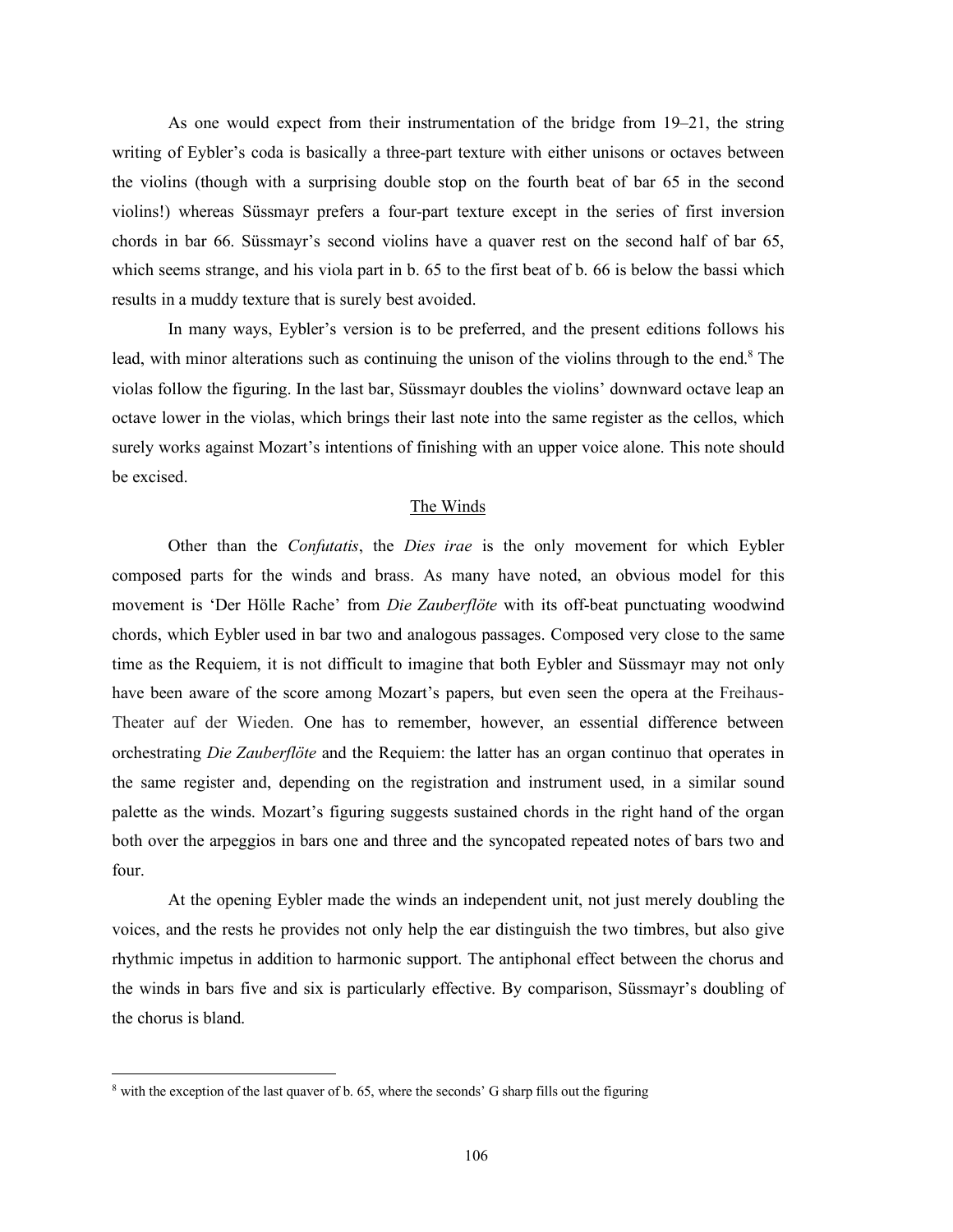Unfortunately, from bars 10–19 Eybler himself abandoned short chords and syncopation in favour of sustained winds, and the energy level drops correspondingly. He does return to the idea at the dominant statement of the main theme in bar 22, but for some reason the chords in the first bar are now two minims rather than crotchets separated by rests, and the winds play through the chorus' rest in bar 26, which is a shame. The same sustained sound, punctuated only by repeated notes rather than rests, pertains through to the end of the section in bar 40, and then the winds remain silent until the outburst 'quantus tremor' half way through bar 50, where the choral parts are interestingly re-voiced rather than doubled. Shadowing the vocal parts finishes off the movement, and the winds do not play in the instrumental coda.

Süssmayr's use of the bassoons is sometimes confused: he doesn't seem to be able to decide whether to use them as an ensemble instrument with the basset horns or in a more baroque fashion as one of the continuo unit. For example, from bars 19–21 they play *a2* with the cellos and basses independently of the basset horns, and then in bars 22–26 they do both, doubling the bassi in 22 and 24 but providing a purely 'woodwind' function in bars 23 and 25, where their syncopation provides rhythmic impetus (which is sadly ignored by the basset horns). In bars 27– 29 they again switch to doubling the bassi only to rejoin the basset horns in a chord progression that underpins the modulation to C minor. Such a multiplicity of roles is rare in late Mozart, since it results in a considerable loss of colour in the orchestration. Eybler's bassoon writing is much more consistent, though, as his early introduction of the C on the beginning of the fourth beat of bar 6 rather than on the last quaver where Mozart's figures indicate, it is not flawless. The present edition uses Eybler's woodwind parts where ever possible, and adapts where necessary.

## Trumpets, Timpani and Trombones

With the modulations in this movement, the trumpets and timpani are of course quite limited as to when they can participate. As a generalisation, Eybler uses them more sparingly than Süssmayr (for example, he doesn't use them in bars 12 and 13 where they are very effective), but when he does they are often more rhythmically interesting—compare Eybler's dotted quaversemiquaver figures in bars 2, 4, 5 and 6 with Süssmayr's relatively bland quavers. However, he might have been better advised to match the choir's even quavers on the last beat of bars 52 and 54, where his dotted rhythm undermines the homophonic rhythm. He also does not use the trumpets and timpani in the instrumental coda, leaving that task entirely to the strings: Süssmayr's version seems much more satisfying, though without the expected anacrusis to bar 67.